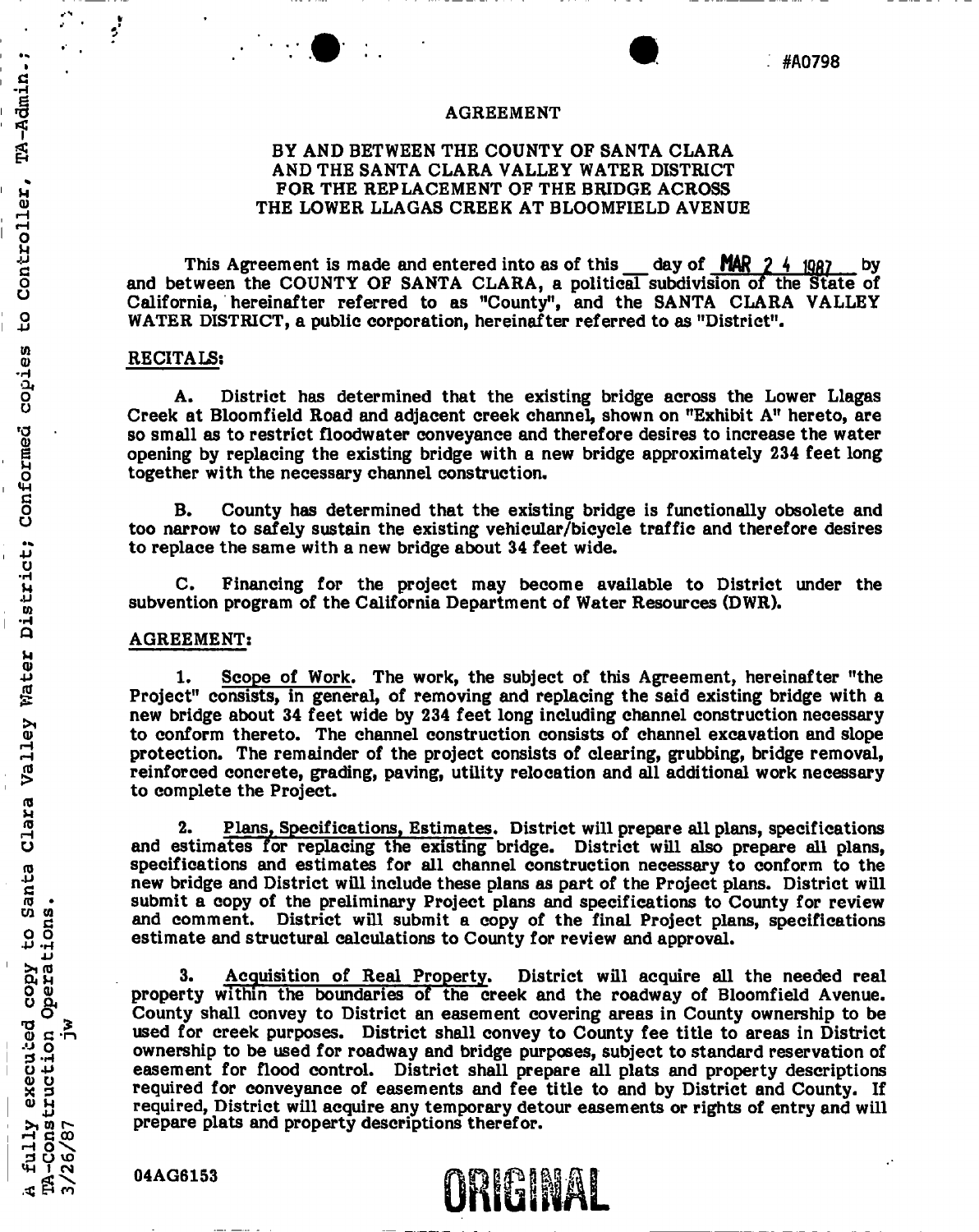**4. Construction. Following approval of the plans, specifications and estimate by County, District will acquire all permits and arrange and coordinate all utility relocations or adjustments. County will advertise for bids for construction of Project in accordance with law and the schedule on Exhibit B attached hereto and County's adopted policies concerning utilization of minority business enterprises (MBE's). Following opening of the construction bids for the Project, County will advise District of the bids received and the lowest responsible bid which County intends to accept. Such bid must not exceed the engineer's estimate for the project, plus ten percent. No change in the plans shall be made during construction nor shall authorization be given to increase Project quantities or for any extra work totaling more than \$10,000 without prior written approval by District. In addition, District will provide all surveying during construction.** 

**5. Project Costs. It is agreed that the total Project cost shall mean the actual contract cost plus ten percent for engineering and inspection. The total Project cost is estimated by County and District to be \$1,500,000.** 

**6. Payment of Costs. District shall pay County 100 percent of the total Project cost.** 

**MAY 1 1937**  7. Prepayment. On April 1, 1987, after the bids have been received, District will submit a claim to DWR for an advance of the total Project cost. The claim will include **the total bid price which the County intends to accept plus ten percent for engineering**  and inspection. If DWR approves this claim, District will deposit the funds advanced by DWR with County on or about May 7, 1987 and before award of a contract by County, in **accordance with the schedule in Exhibit B.** 

**8. Final Cost and Adjustments. Upon completion or termination of the Project, County shall submit to District two certified copies of the final accounting of the adtual total Project cost including any extra work and materials required for the Project. If the total Project cost exceeds the deposits made, District shall pay County the difference between the total Project cost and the amount deposited within thirty (30) days. If the total Project cost is less than the deposits made, County shall refund the difference to District within thirty (30) days. County will also pay the District any interest earned on money deposited with the County. Such interest will equal the return on County invested funds earned in the period.** 

**9. Records and Accounts. County shall keep, maintain and make available for inspection by District or its authorized representatives, records and books which will provide a complete and accurate account of all costs, fees and expenditures on the Project made by County.** 

**Termination. This Agreement shall terminate on May 29, 1987 if District has**  10. **not deposited the estimated Project cost prior to that date. In the event of such termination, District shall reimburse County no later than August 1, 1987, the actual accrued costs up to the date of termination of the Project and determine the final accounting and costs as provided in paragraph 8.** 

**11. Final Drawings. At the completion of the Project, County shall furnish District with a set of reproducible "as built" drawings.** 

**12. Maintenance. At the completion of the Project, County shall have the responsibility to inspect, maintain and repair bridges, roadway and appurtenances and liability therefor shall in no way devolve upon District. District shall have the** 

**04AG6153 2** 

ļ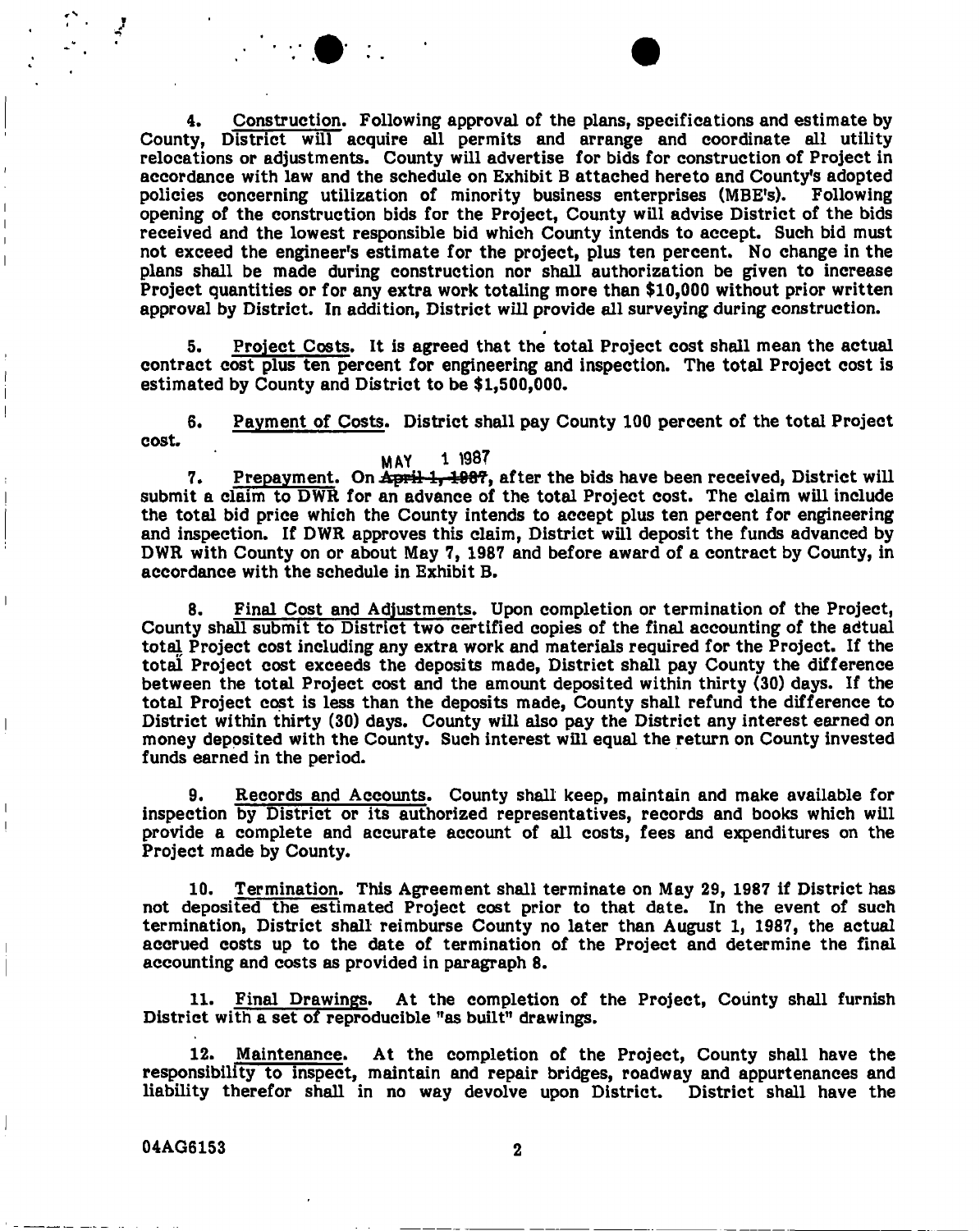**responsibility to inspect, maintain and repair the creek channel and appurtenances and liability therefor shall in no way devolve upon County.** 

**13. Insurance. County shall require any contractor awarded a contract for the Project to secure and maintain in full force and effect at all times during construction of the Project and until the Project is accepted by County, public liability and property damage insurance in forms and limits of liability satisfactory and acceptable to both District and County, insuring District and County and their respective officers and employees, from and against any claims, loss liability, cost of expenses arising out of or in any way connected with the construction of the Project. The aforementioned policy shall contain a provision that the insurance afforded thereby to District and County and their respective officers and employees shall be primary insurance to the full limits of liability of the policy, and that if District or County, or their respective officers and employees have other insurance against a loss covered by such policy that other insurance shall be excess insurance only.** 

**14. Hold Harmless. It is mutally understood and agreed:** 

**A That neither County, nor any officer or employee thereof, shall be responsible for any damage or liability occurring by reason of anything done or omitted to be done by District under or in connection with any work, authority or jurisdiction delegated to District under this Agreement. It is also understood and agreed that, pursuant to Government Code Section 895.4, District shall fully indemnify and hold County harmless from any liability imposed for injury (as defined by Government Code Section 810.8) occurring by reason of anything done or omitted to be done by District under this Agreement under or in connection with any work, authority or jurisdiction delegated to District under this Agreement.** 

**B. That neither District, nor any officer or employee thereof, shall be responsible for any damage or liability occurring by reason of anything done or omitted to be done by County under or in connection with any work, authority or jurisdiction delegated to County under this Agreement. It is also understood and agreed that, pursuant to Government Code Section 895.4, County shall fully indemnify and hold District harmless from any liability imposed for injury (as defined by Government Code Section 810.8) occurring by reason of anything done or omitted to be done by County under this Agreement under or in connection with any work, authority or jurisdiction delegated to County under this Agreement.**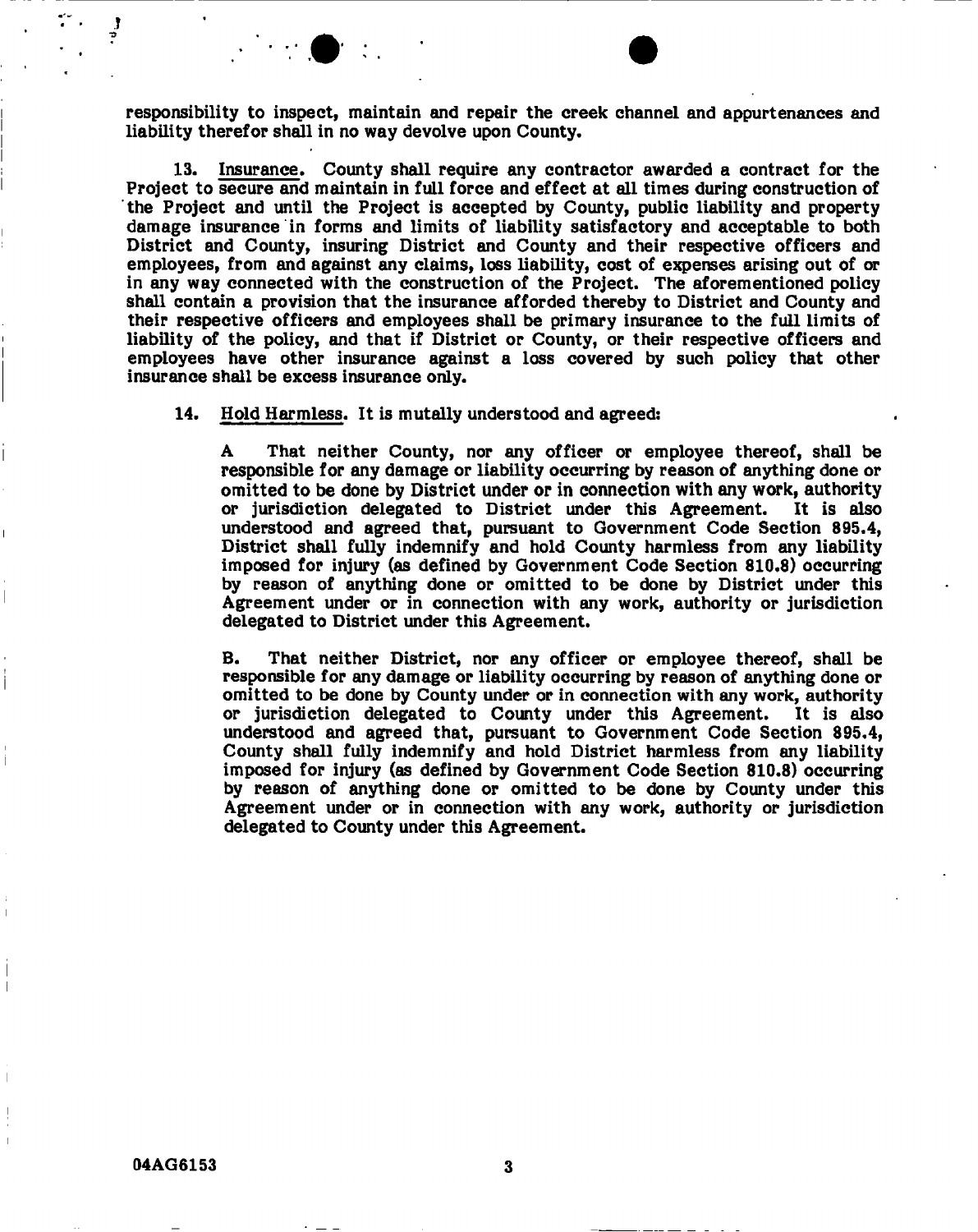CONTRACT FOR BRIDGE REPLACEMENT ACROSS LOWER LLAGAS CREEK AT BLOOMFIELD AVENUE WITNESS THE EXECUTION HEREOF the day and year first hereinabove set forth.

COUNTY OF SANTA CLARA, a political subdivision of the State of California

**By** 

Chairperson, Board of Supervisors "Santa Clara" Dianne McKenna

ATTEST: DONALD M. RAINS Phyllis A. Perez . Assistant Clerk of the Board of **Board of Supervisors**  $\mathbf{x}^{\star}$ 

APPROVED AS TO FORM: And Legality

SANTA CLARA VALLEY WATER DISTRICT, a public corporation

B∲ **DEC-2:3-1986** Chairman, Board of Directors "District"

ATTEST: SUSAN A. PINO

*irectors* 

**APPROVED AS TO FORM:** 

you Mula,

**General Counsel** 

04AG6153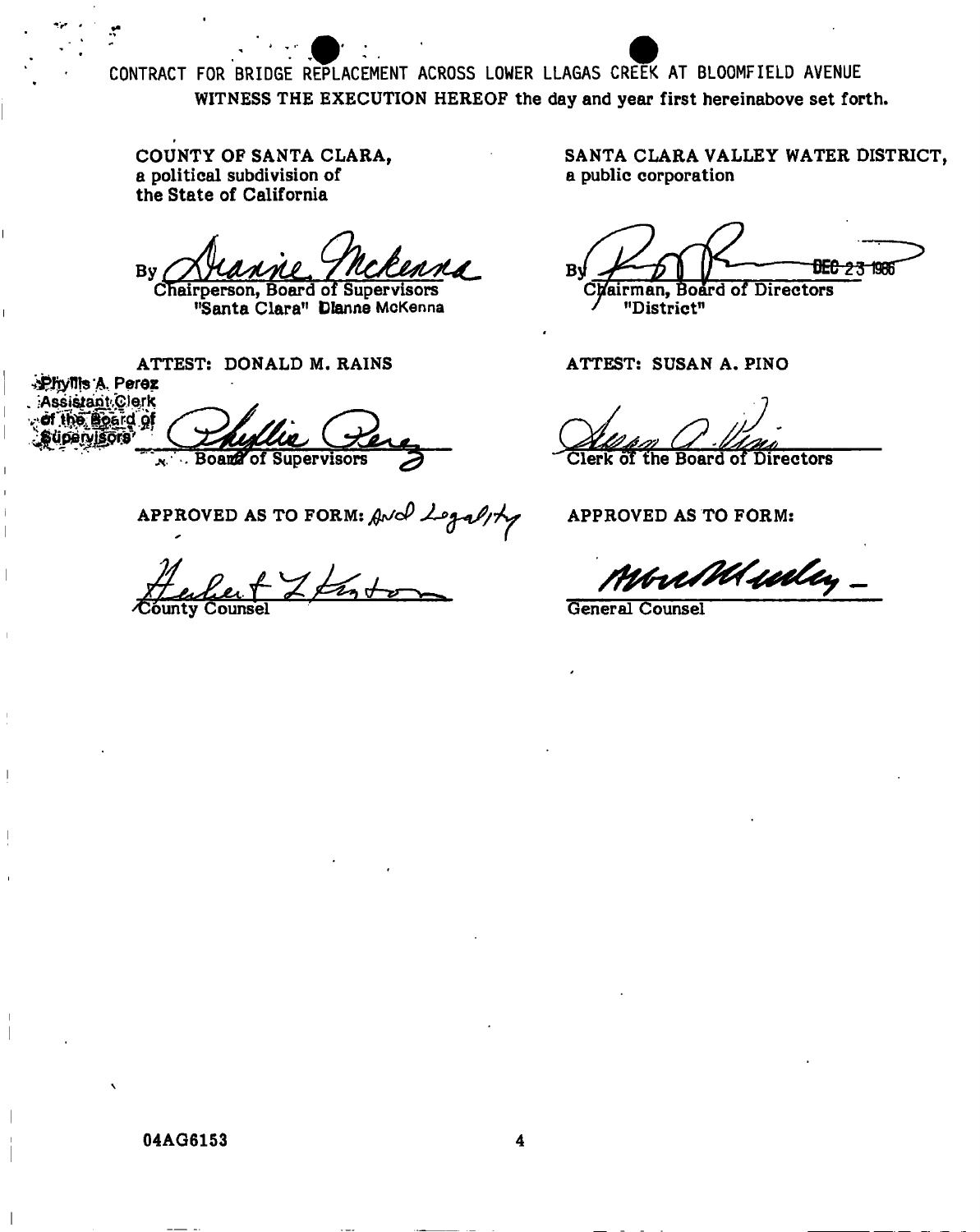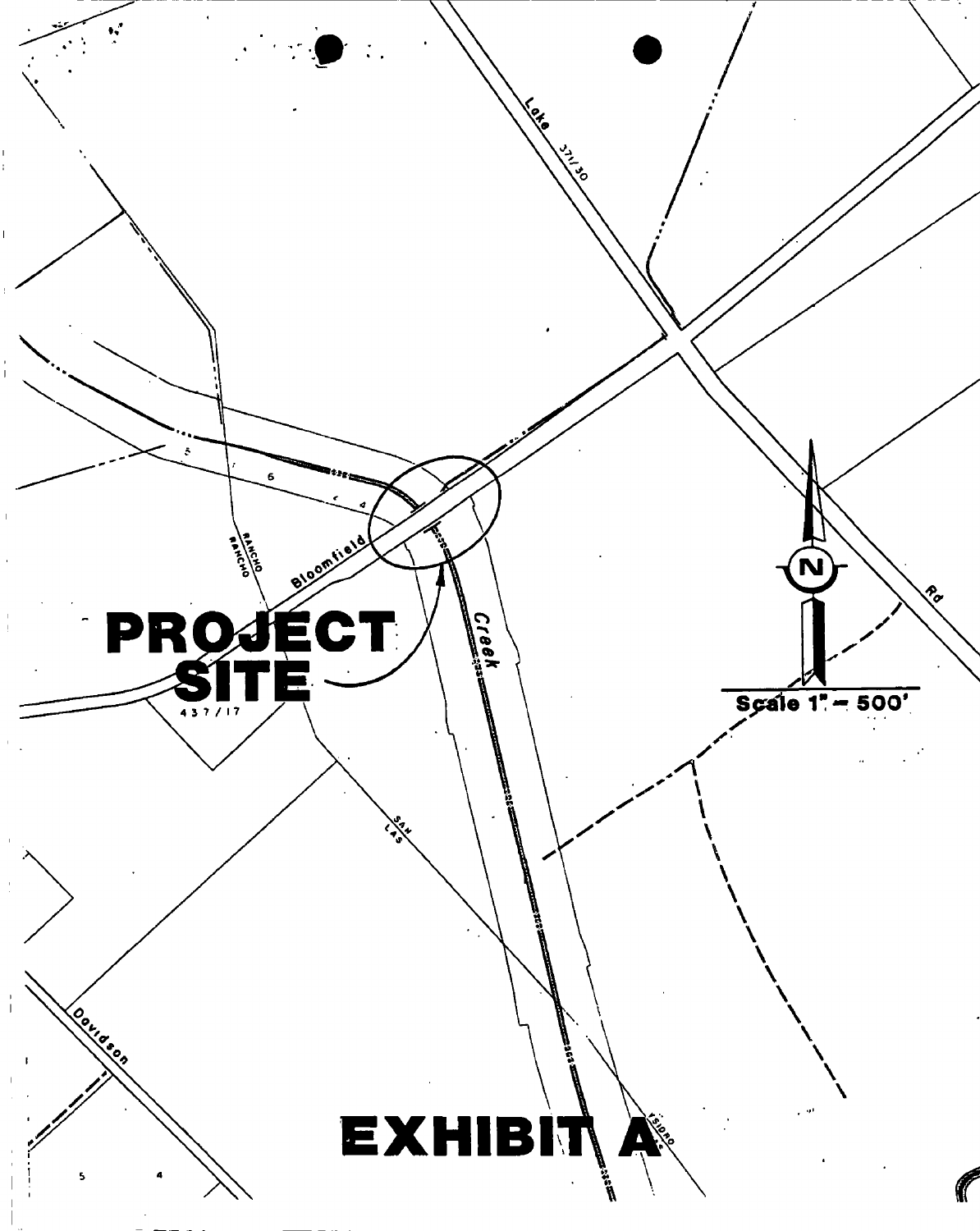## **EXHIBIT B**

### **SCHEDUL E**

| Final plans and specifications approved by<br>County and District                                                               | December 19, 1986 |
|---------------------------------------------------------------------------------------------------------------------------------|-------------------|
| District certify all land rights and permits<br>and submit design report to County                                              | January 30, 1987  |
| District contract DWR to assess the potential<br>availability of advance funds. Make decision<br>on whether or not to advertise | February 10, 1987 |
| County advertise project                                                                                                        | March 17, 1987    |
| District submit claims to DWR for advance                                                                                       | April 1, 1987     |
| Open bids                                                                                                                       | April 16, 1987    |
| District receive advance from DWR (1)                                                                                           | May 6, 1987       |
| District deposit advance with County                                                                                            | May 7, 1987       |
| County award contract                                                                                                           | May 29, 1987      |

**<sup>^</sup> Subsequent steps can be moved up or bank if DW R sends the advance before or after May 6, 1987.**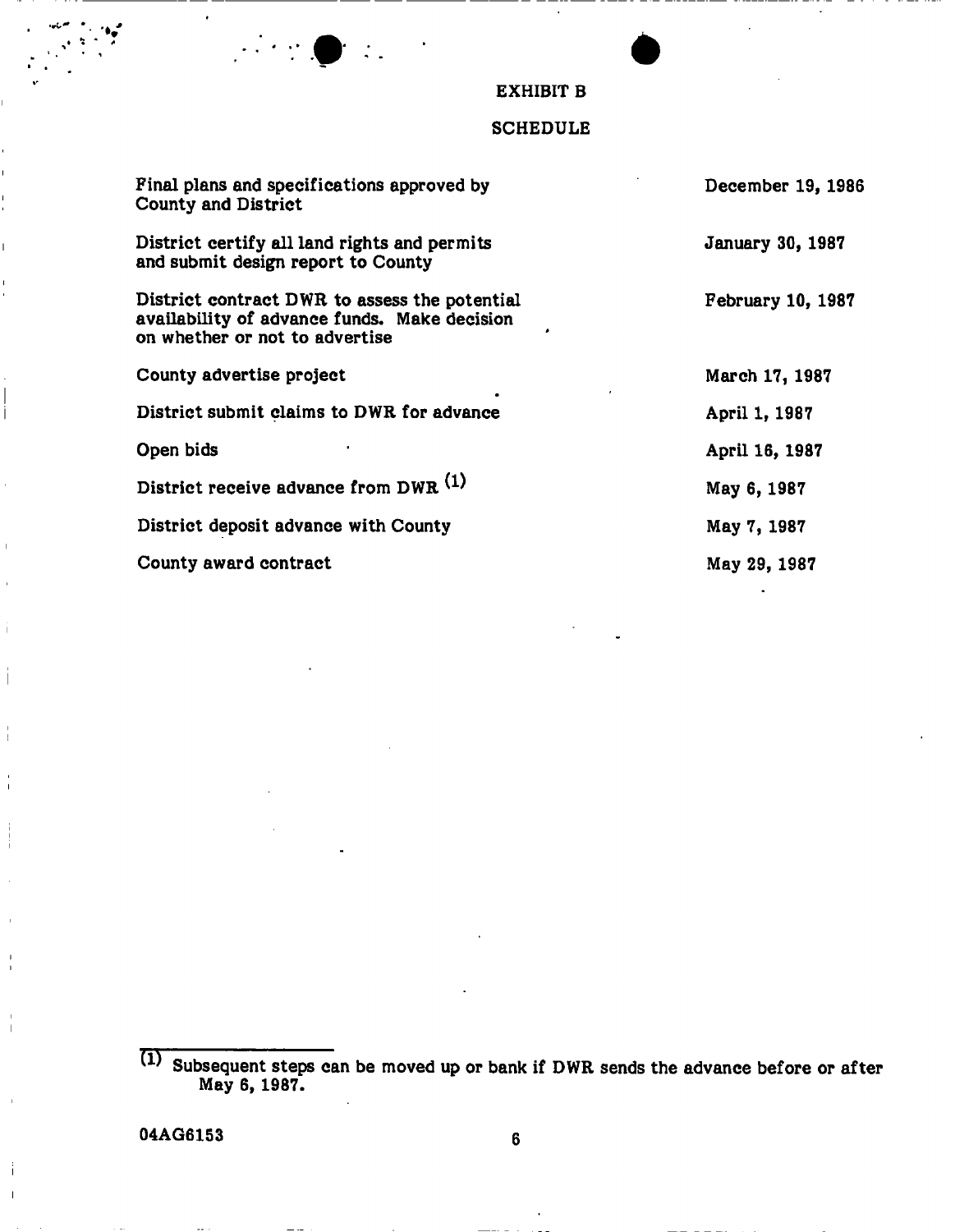# **COUNTY OF SANTA CLARA CALIFORNIA**

 $\ddotsc$ 

Ĺ

 $\overline{\phantom{a}}$ 

 $\overline{1}$ 

Ĺ

 $\mathbb{L}$ 

 $\mathbf{I}$ Ť

 $\|$ 

OFFICE OF THE BOARD OF SUPERVISORS **THE BOARD** STATE AND THE BOARD AND THE BOARD **MEMBERS** OF THE BOARD County Government Center, East Wing 70 West Hedding Street San Jose, California 95110 (408 ) 299- 4 32 1

Thomas L. Legan, District 3 Rod Diridon, District 4 Susanne Wilson, District 1 Zoe Lofgren, District 2 Dianne McKenna, District 5

March 26, 1987

Santa Clara Valley Water District 5750 Almaden Expressway San Jose, California 95118

Gentlemen:

SUBJECT: AGREEMENT FOR THE REPLACEMENT OF THE BRIDGE ACROSS THE LOWER LLAGAS CREEK AT BLOOMFIELD AVENUE

The Santa CIara County Board of Supervlsors, at Its regularly scheduled meeting of March 24, 1987, approved the subject Agreement.

Enclosed Is a fully executed copy of the Agreement for your Information and files.

Very truly yours

BOARD OF SUPERVISORS DONALD M. RAINS, CLERK

Jenette Williams Deputy Clerk

DMR:jw

Enclosures

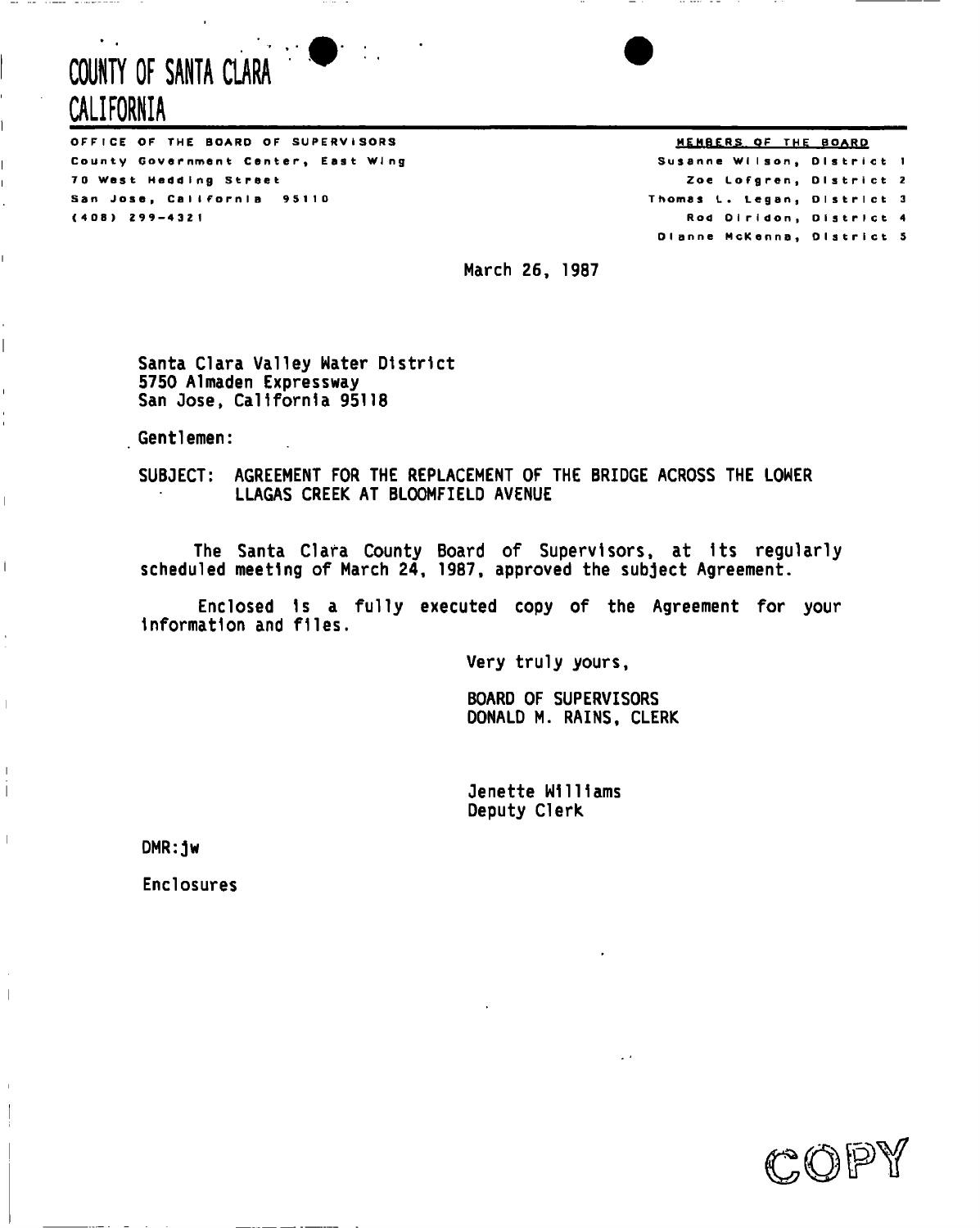

# **Sonta Clara Valley Water District**



5750 ALMADEN EXPRESSWAY SAN JOSE, CALIFORNIA 95118 TELEPHONE (408) 265-2600

**December 24, 1986** 

**Mr. John W ollhausen Senior Bridge Engineer Transportation Agency 1555 Berger Drive San Jose, C A 95108** 

**Dear Mr. Wollhausen:** 

**Subject: Agreement No. A0798, Bloom field Road Bridge on Reach 1 of Lower Llagas Creek, Project No. 5028** 

**Enclosed are the original and one copy of the subject Agreement which was approved by the Board of Directors of this District on December 23, 1986.** 

**After the Agreement has been signed by your agency, please send one fully executed copy to me.** 

**Sincerely yours,** 

las

**Susan A . Pino Clerk/Board of Directors** 

**Enclosures** 

**.RECESVE D**  Transpariation  $F_1$  M<sub>2</sub>  $I$ 

JAH 3 1987

^Transportation Dev.

MAR 2 4 1987

AN AFFIRMATIVE ACTION EMPLOYER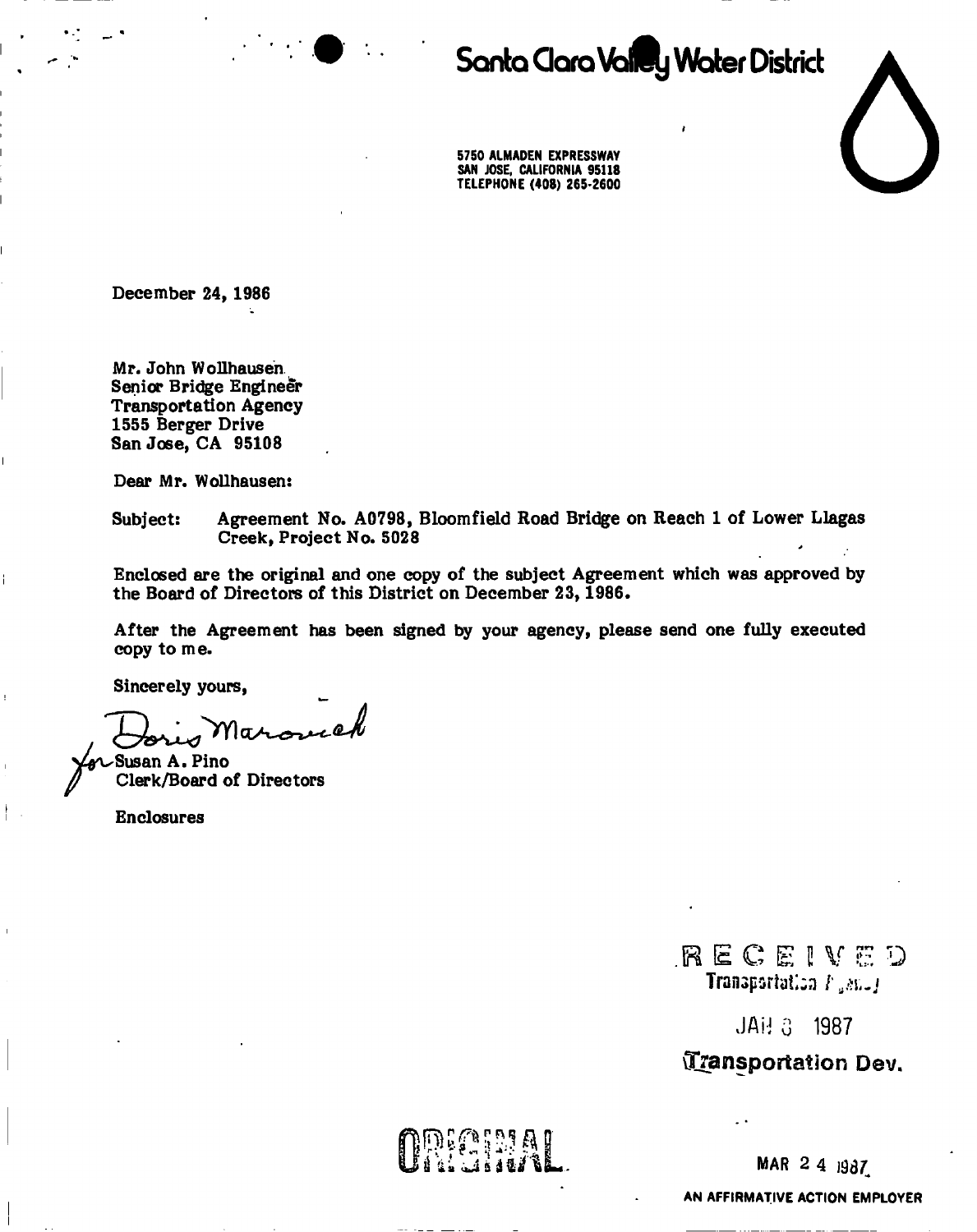THIS IS FOR YOUR STARS ' ENTRY AND TRANSMITTAL TO FINANCE.

JOB NO. CHANGE ORDER NO.

## **BOARD OF SUPERVISORS**  COUNTY OF SANTA CLARA

 $\mathop{\mathbb{F}}$ 

 $\bar{\rm I}$ 

 $\mathbf{I}$ 

 $\mathbf{r}$ 

 $\overline{\phantom{a}}$ 

REVISED DATE: March 31, 1987

The following AGREEMENT was APPROVED by the Board of Supervisors at meeting held on MARCH 24, 1987, Item No. 8.

PROJECT TO BE CHARGED: REPLACEMENT OF LLAGAS CREEK BRIDGE ON BLOOMFIELD AVENUE. FOR THE AMOUNT OF \$1,500,000.00\*\*\* CONTRACTOR: SANTA CLARA VALLEY WATER DISTRICT. COMPLETION DATE: 200 WORKING DAYS. BUDGET ITEM: (FO R CONTROLLER' S USE )

> Deputy Clerk Jenette Williams



CC -- CONTROLLER CC -- FILE CC -- ORIGINATING DEPARTMENT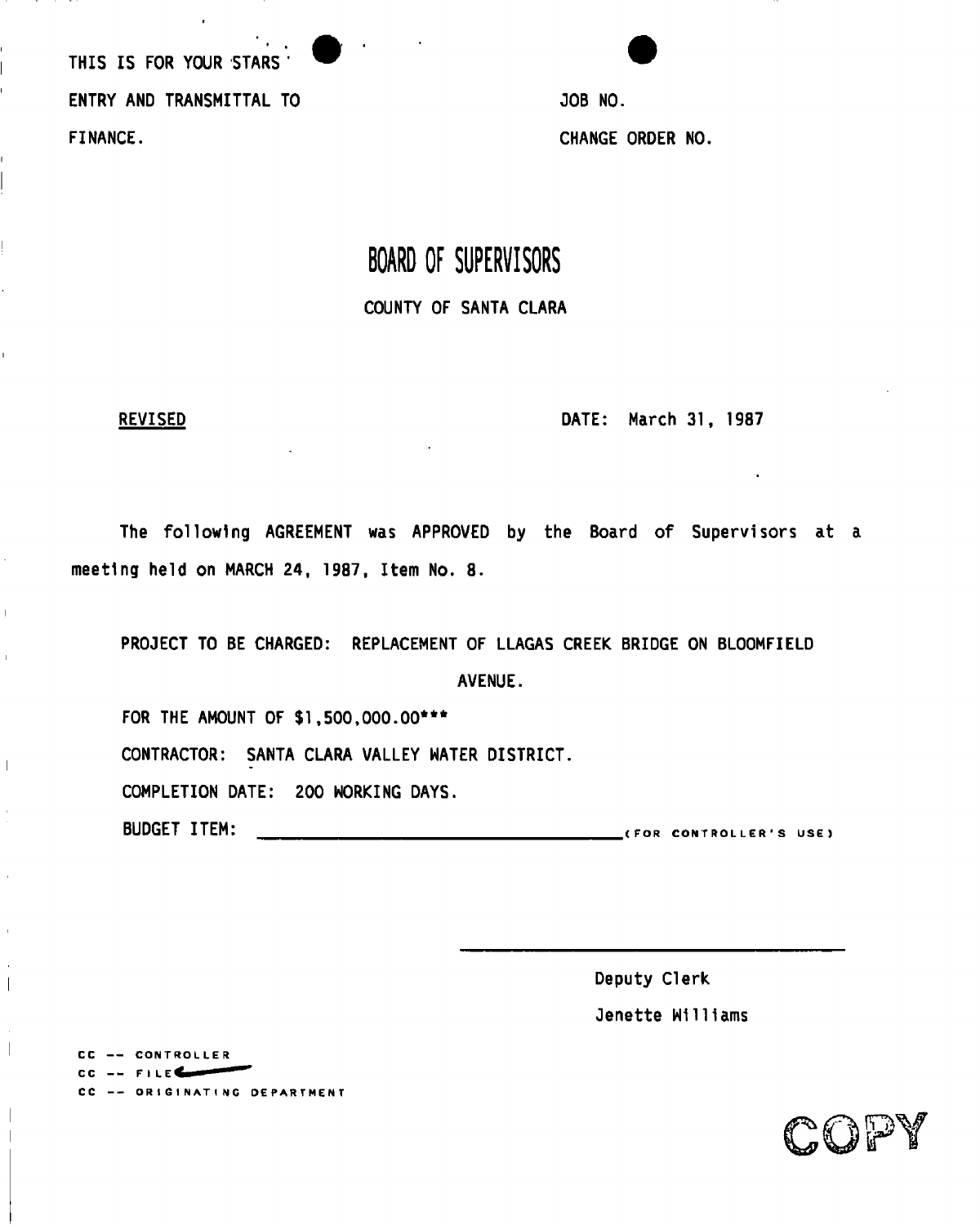| <b>County of Santa Clar</b>                                                                       |                                                     | <b>Transportation Agency</b><br>1555 Berger Drive<br>San Jose, California 95112 |
|---------------------------------------------------------------------------------------------------|-----------------------------------------------------|---------------------------------------------------------------------------------|
| <b>California</b>                                                                                 | TRANSMITTAL MEMORANDUM                              |                                                                                 |
| WOLTHAUSEN<br>Prepared by<br>Reviewed by U BRUCE<br>Film tted by READING<br>DIRECTOR<br>APPROVED: | Page 1 of 4<br>DATE:                                | S.D. 1<br>March 6, 1987                                                         |
| TRANSIT DISTRICT BOARD:<br>COUNTY BOARD OF SUPERVISORS:                                           | Agenda Date<br>MAR 24 1987<br>Agenda Date March 17. | Item No.<br>Item No.<br>+987                                                    |
| Transportation Commission:                                                                        | Agenda Date                                         | Item No.                                                                        |

SCOTTY A. BRUCE, DESIGN AND CONSTRUCTION

**SUBJECT:** 1. AGREEMENT BETWEEN THE COUNTY OF SANTA CLARA AND THE SANTA CLARA VALLEY WATER DISTRICT FOR THE REPLACEMENT OF THE BRIDGE ACROSS THE LOWER LLAGAS CREEK AT BLOOMFIELD AVENUE.

> 2. CONTRACT DOCUMENTS FOR THE REPLACEMENT OF LLAGAS CREEK BRIDGE AT BLOOMFIELD AVENUE.

### RECOMMENDED ACTION:

- 1. It is recommended that the Board of Supervisors approve the attached agreement between the County of Santa Clara and the Santa Clara Valley Water District for the replacement of the existing bridge across lower Llagas Creek at Bloomfield Avenue and authorize the Chairperson of the Board to execute the agreement.
- 2. It is recommended that the Board of Supervisors approve the Contract Documents for the replacement of Llagas Creek Bridge at Bloomfield Avenue and authorize the Transportation Agency to advertise for bids on March 24, 1987 with bid opening on April 30, 1987. The total time allotted for construction is 200 working days. The DBE/WBE goal is 10%.